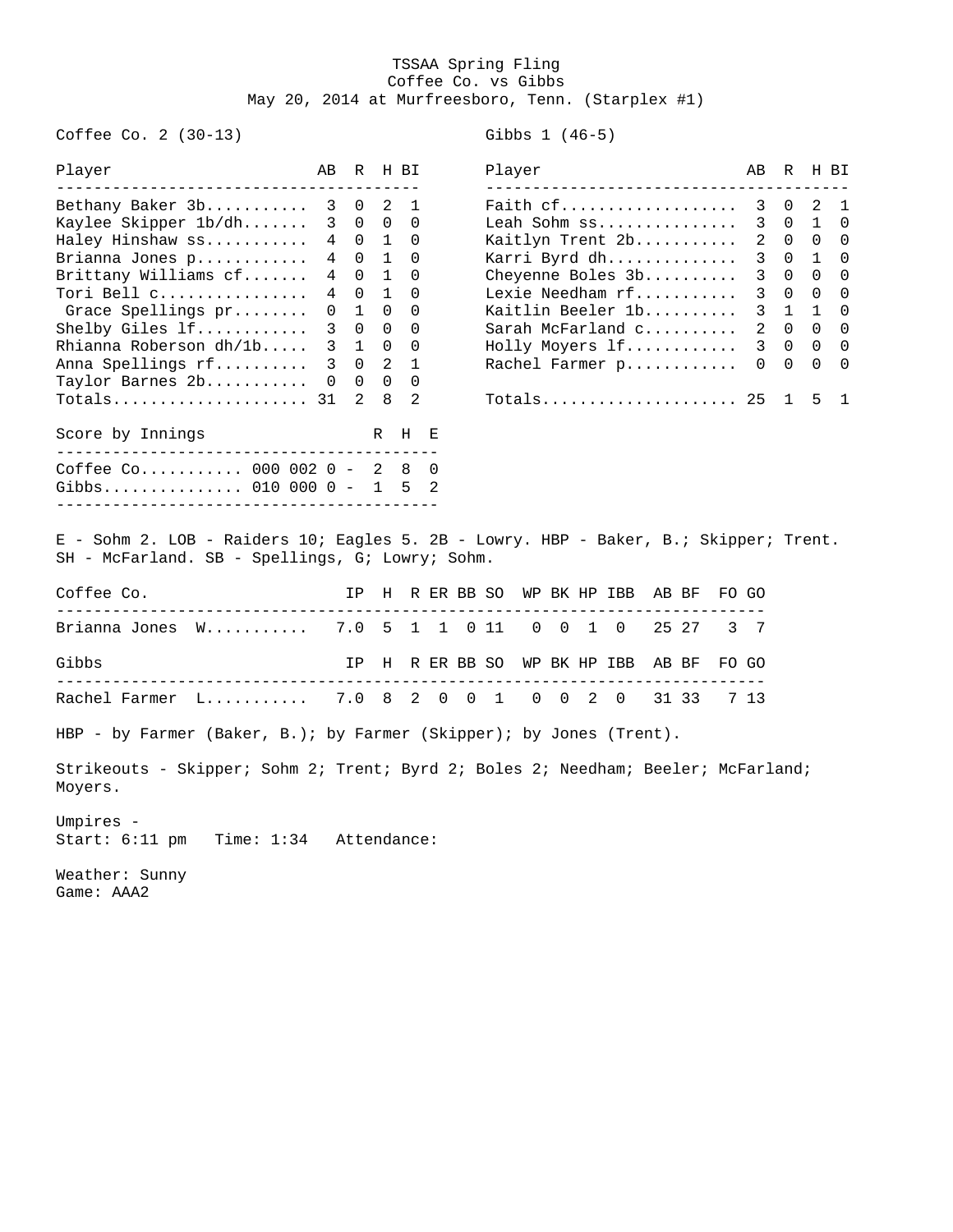## **Play-by-Play**

TSSAA Spring Fling Coffee Co. vs Gibbs - Play-by-Play May 20, 2014 at Murfreesboro, Tenn. (Starplex #1)

Score by Innings The R H E ----------------------------------------- Coffee Co........... 000 002 0 - 2 8 0 Gibbs............... 010 000 0 - 1 5 2 -----------------------------------------

Coffee Co. starters: 25/3b Baker, B.; 15/1b Skipper; 5/ss Hinshaw; 4/p Jones; 9/cf Williams; 23/c Bell; 27/lf Giles; 26/dh Roberson; 20/rf Spellings, A; 19/2b Barnes; Gibbs starters: 21/cf Lowry; 3/ss Sohm; 14/2b Trent; 20/dh Byrd; 5/3b Boles; 4/rf Needham; 11/1b Beeler; 22/c McFarland; 13/lf Moyers; 1/p Farmer;

**Coffee Co. 1st -** Baker, B. hit by pitch. Skipper hit by pitch; Baker, B. advanced to second. Hinshaw reached on a fielder's choice; Skipper advanced to second; Baker, B. out at third c to 3b. Jones popped up to rf. Williams popped up to cf. *0 runs, 0 hits, 0 errors, 2 LOB.*

**Gibbs 1st -** Lowry grounded out to ss. Sohm singled. Sohm stole second. Trent hit by pitch. Byrd singled to first base; Trent advanced to second; Sohm advanced to third. Boles struck out looking. Needham struck out swinging. *0 runs, 2 hits, 0 errors, 3 LOB.*

**Coffee Co. 2nd -** Bell grounded out to 2b. Giles grounded out to ss. Roberson reached on a throwing error by ss. Spellings, A popped up to 2b to right field. *0 runs, 0 hits, 1 error, 1 LOB.*

Gibbs 2nd - Beeler singled. McFarland out at first 1b to 2b, SAC, bunt; Beeler advanced to second. Moyers struck out swinging. Lowry doubled to left center, RBI; Beeler scored. Sohm struck out swinging. *1 run, 2 hits, 0 errors, 1 LOB.*

**Coffee Co. 3rd -** Baker, B. grounded out to 3b. Skipper struck out swinging. Hinshaw singled. Jones grounded out to 3b. *0 runs, 1 hit, 0 errors, 1 LOB.*

**Gibbs 3rd -** Skipper to dh. Roberson to 1b. Trent struck out looking. Byrd struck out looking. Boles grounded out to 3b. *0 runs, 0 hits, 0 errors, 0 LOB.*

**Coffee Co. 4th -** Williams singled through the left side. Bell grounded out to 1b unassisted; Williams advanced to second. Giles popped up to 1b. Roberson grounded out to ss. *0 runs, 1 hit, 0 errors, 1 LOB.*

Gibbs 4th - Needham popped up to ss. Beeler struck out looking. McFarland struck out swinging. *0 runs, 0 hits, 0 errors, 0 LOB.*

**Coffee Co. 5th -** Spellings, A singled to second base. Baker, B. singled, bunt; Spellings, A advanced to second. Skipper grounded out to c unassisted. Hinshaw reached on a fielder's choice; Baker, B. advanced to second; Spellings, A out at third ss to 3b. Jones lined out to 2b. *0 runs, 2 hits, 0 errors, 2 LOB.*

**Gibbs 5th -** Moyers grounded out to ss. Lowry singled. Lowry stole second. Sohm struck out swinging. Trent grounded out to p. *0 runs, 1 hit, 0 errors, 1 LOB.*

**Coffee Co. 6th -** Williams grounded out to p. Bell singled through the left side. Spellings, G pinch ran for Bell. Spellings, G stole second. Giles grounded out to ss. Roberson reached on a throwing error by ss; Spellings, G scored, unearned. Spellings, A singled down the lf line, advanced to second on the throw, RBI; Roberson advanced to third. Baker, B. singled to left field, RBI; Spellings, A advanced to third; Roberson scored, unearned. Skipper grounded out to ss. *2 runs, 3 hits, 1 error, 2 LOB.*